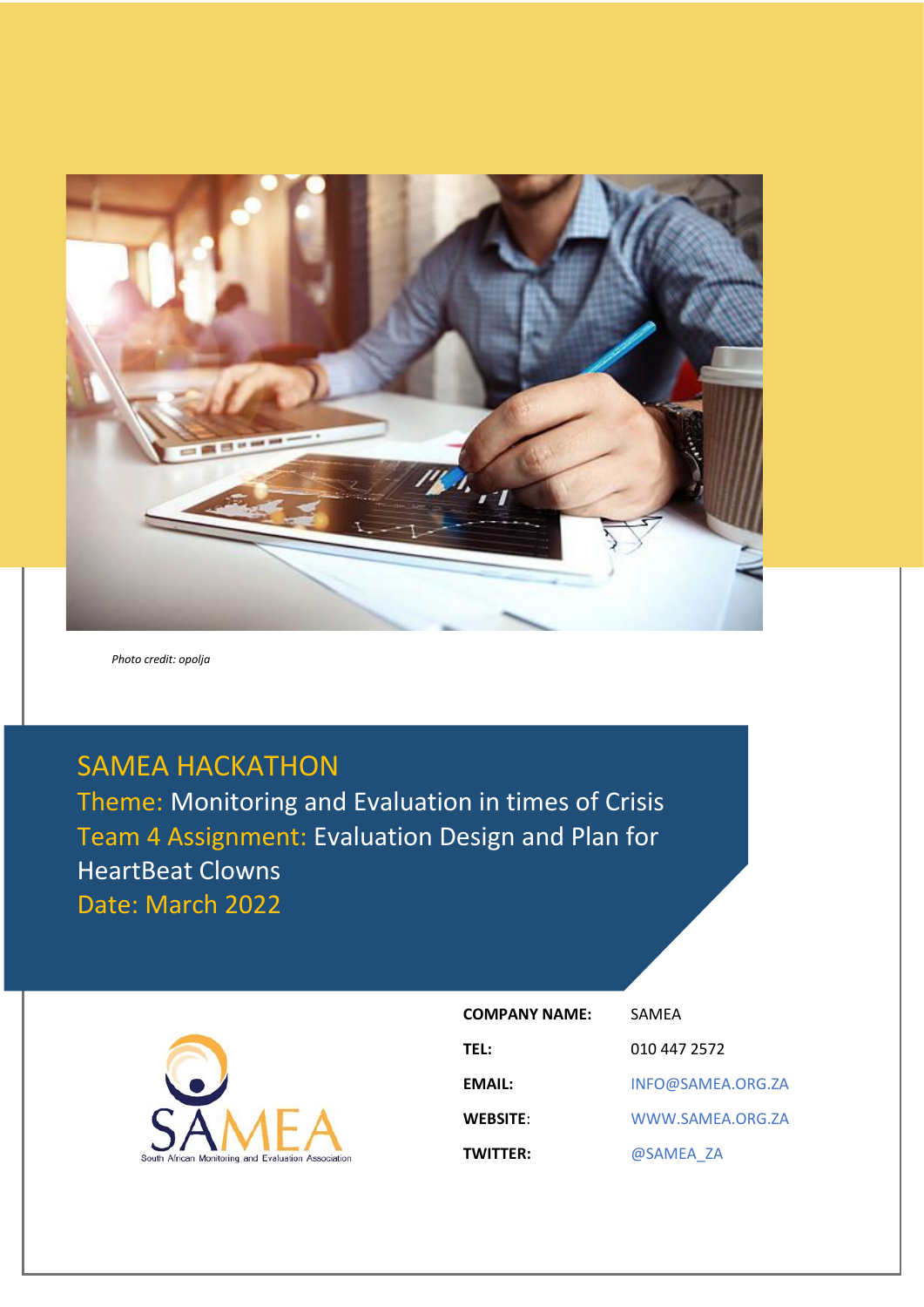



## <span id="page-1-0"></span>ACKNOWLEDGEMENTS

This rapid evaluation design and plan was developed by the following team as part of the SAMEA evaluation hackathon 2021.

| Team 4                |            |           |  |  |  |  |  |  |  |
|-----------------------|------------|-----------|--|--|--|--|--|--|--|
| Role                  | Name       | Surname   |  |  |  |  |  |  |  |
| Theme lead            | Eleanor    | Hazell    |  |  |  |  |  |  |  |
| Team lead             | Lucille    | Smith     |  |  |  |  |  |  |  |
| Co-ordinator          | Sasabona   | Mabasa    |  |  |  |  |  |  |  |
| Team member           | Refilwe    | Keikabile |  |  |  |  |  |  |  |
| Team member           | Meryl-Lynn | Colborne  |  |  |  |  |  |  |  |
| Team member           | Nontobeko  | Mabude    |  |  |  |  |  |  |  |
| Team member           | Herman     | Smit      |  |  |  |  |  |  |  |
| Team member           | Adi        | Shachar   |  |  |  |  |  |  |  |
| Expert: Peer reviewer | Fazeela    | Hoosen    |  |  |  |  |  |  |  |

The SAMEA evaluation hackathon took place from 8-22 October 2021 and was organised by SAMEA in partnership with UNICEF, the National Association of Social Change Entities in Education (NASCEE), the Department of Planning, Monitoring and Evaluation (DPME) and JET Education Services (JET).

Please note that some of the comments/feedback by the theme leader and expert peer reviewer that the team was not able to consider because of time constraint have been included as footnotes. They have been included for consideration if the evaluation were to take place.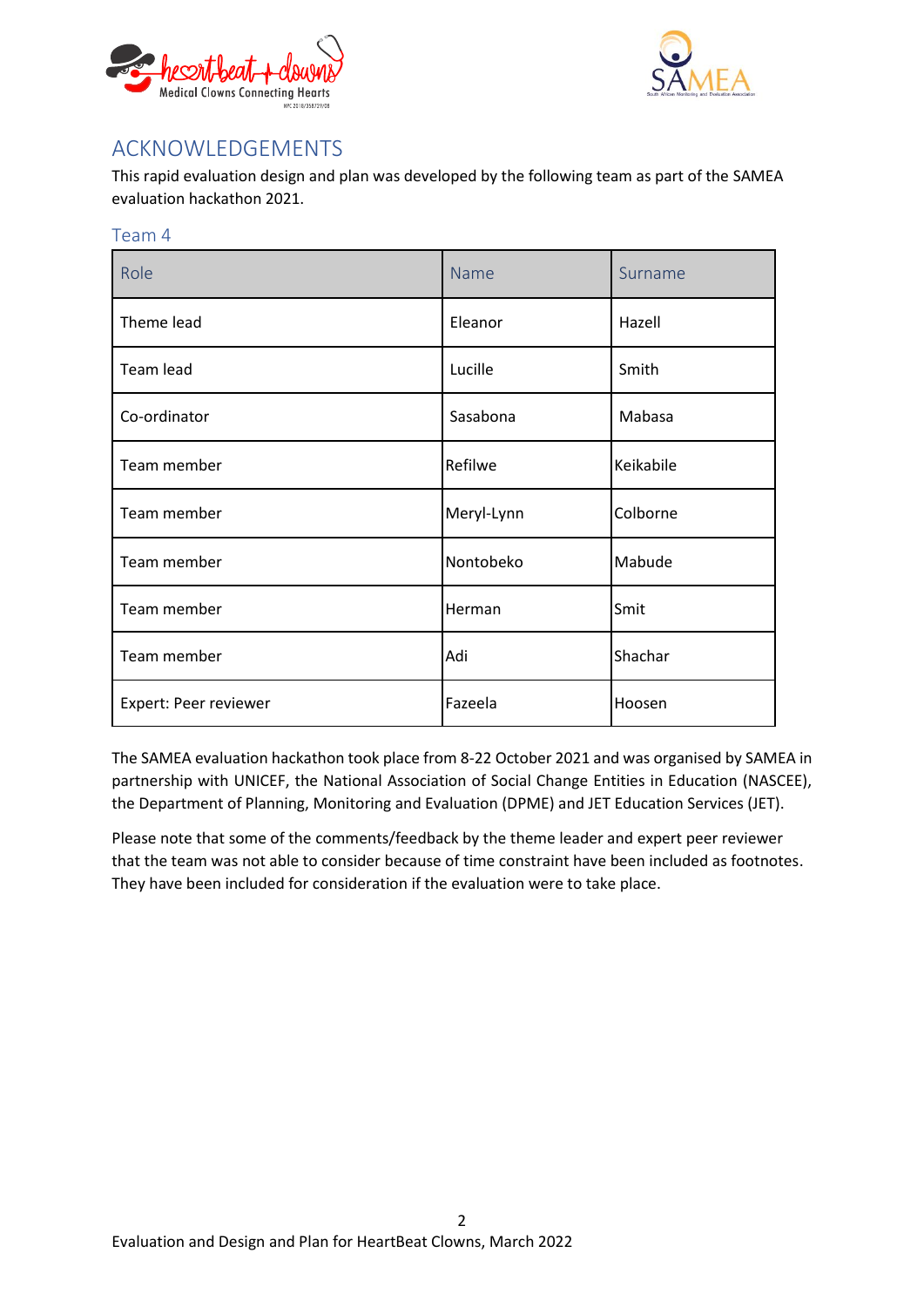



## TABLE OF CONTENTS

| 2              |        |  |
|----------------|--------|--|
| 3              |        |  |
| 4              |        |  |
| 5              |        |  |
|                | 5.1    |  |
|                | 5.2    |  |
|                | 5.3    |  |
|                | 5.4    |  |
|                | 5.5    |  |
|                | 5.6    |  |
|                |        |  |
|                |        |  |
| 6              |        |  |
| $\overline{7}$ |        |  |
|                | 7.1    |  |
|                | 7.1.1  |  |
|                | 7.1.2  |  |
|                | 7.1.3  |  |
|                | 7.1.4  |  |
|                | 7.1.5  |  |
|                | 7.1.6  |  |
|                | 7.1.7  |  |
|                | 7.1.8  |  |
|                | 7.1.9  |  |
|                | 7.1.10 |  |
|                | 7.1.11 |  |
|                | 7.1.12 |  |
|                | 7.1.13 |  |
| 8              |        |  |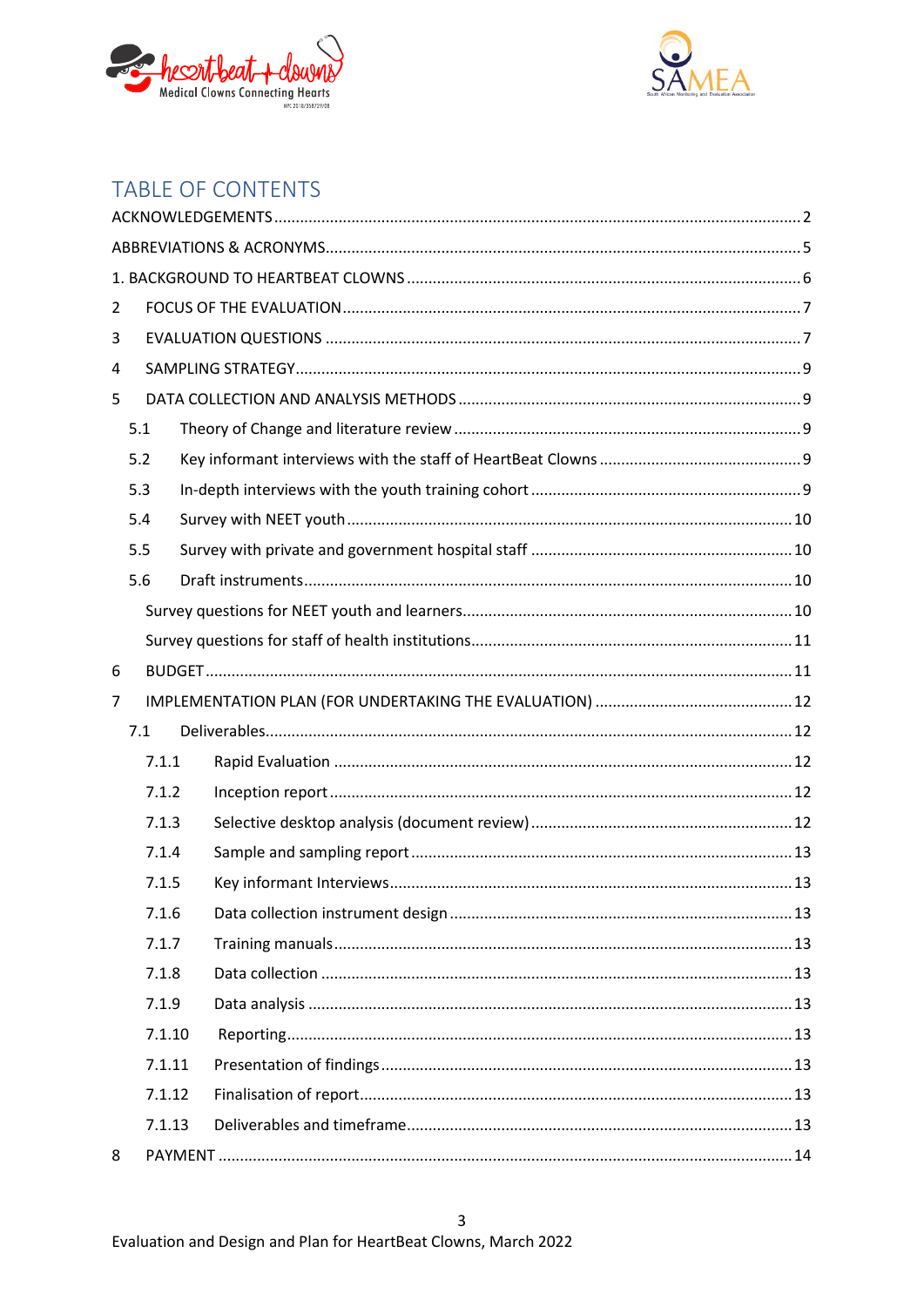

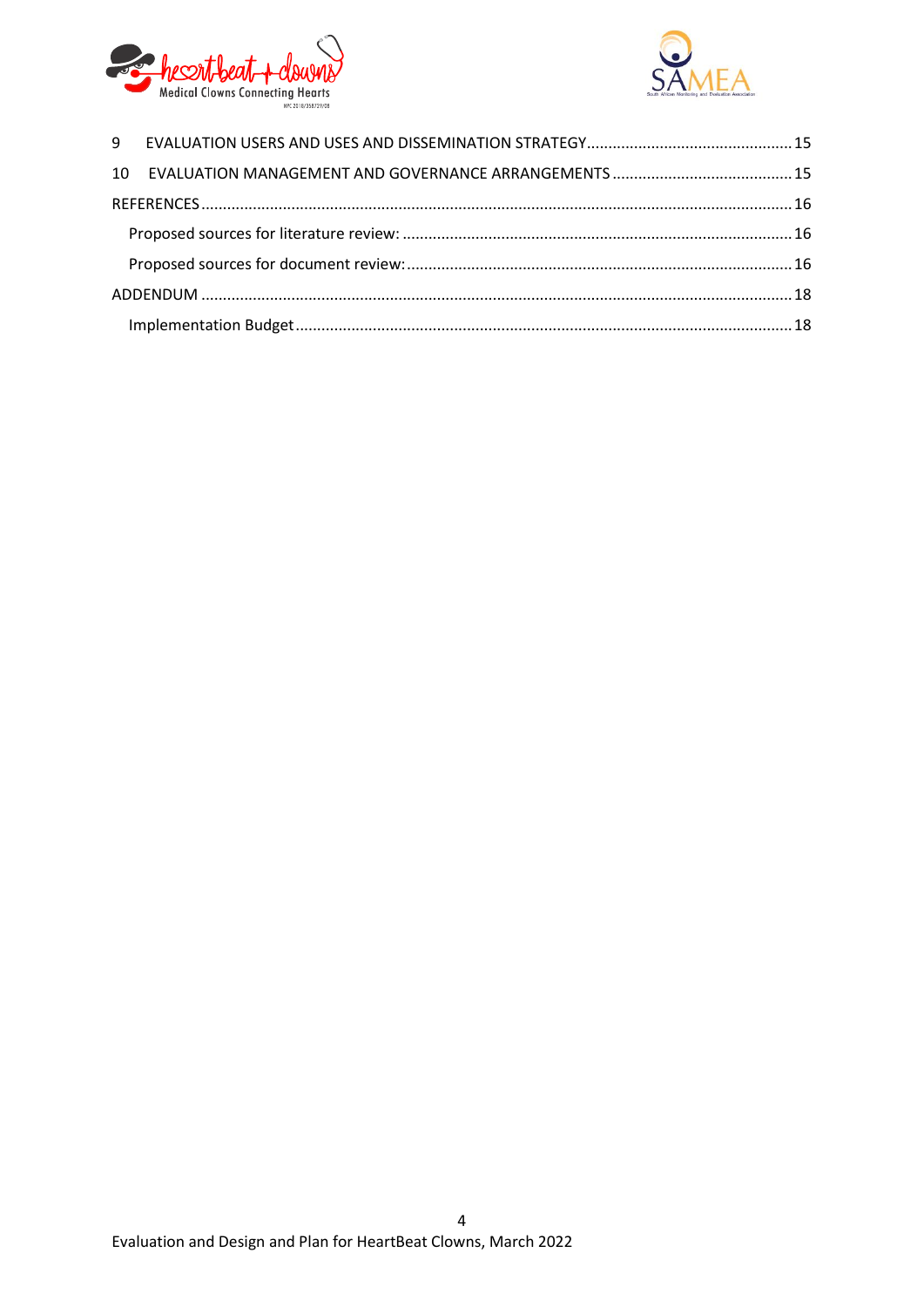



## <span id="page-4-0"></span>ABBREVIATIONS & ACRONYMS

| SAMEA         | South African Monitoring and Evaluation Association        |
|---------------|------------------------------------------------------------|
| <b>HWSETA</b> | Health and Welfare Sector Education and Training Authority |
| <b>NEET</b>   | Not in Employment, Education or Training                   |
| <b>NPO</b>    | Non-Profit Organisation                                    |
| QCTO          | <b>Quality Council for Trades and Occupations</b>          |
| SAQA          | South African Qualifications Authority                     |
| <b>TOC</b>    | Theory of Change                                           |
| <b>TOR</b>    | <b>Terms of Reference</b>                                  |
| <b>YES</b>    | Youth Employment Service                                   |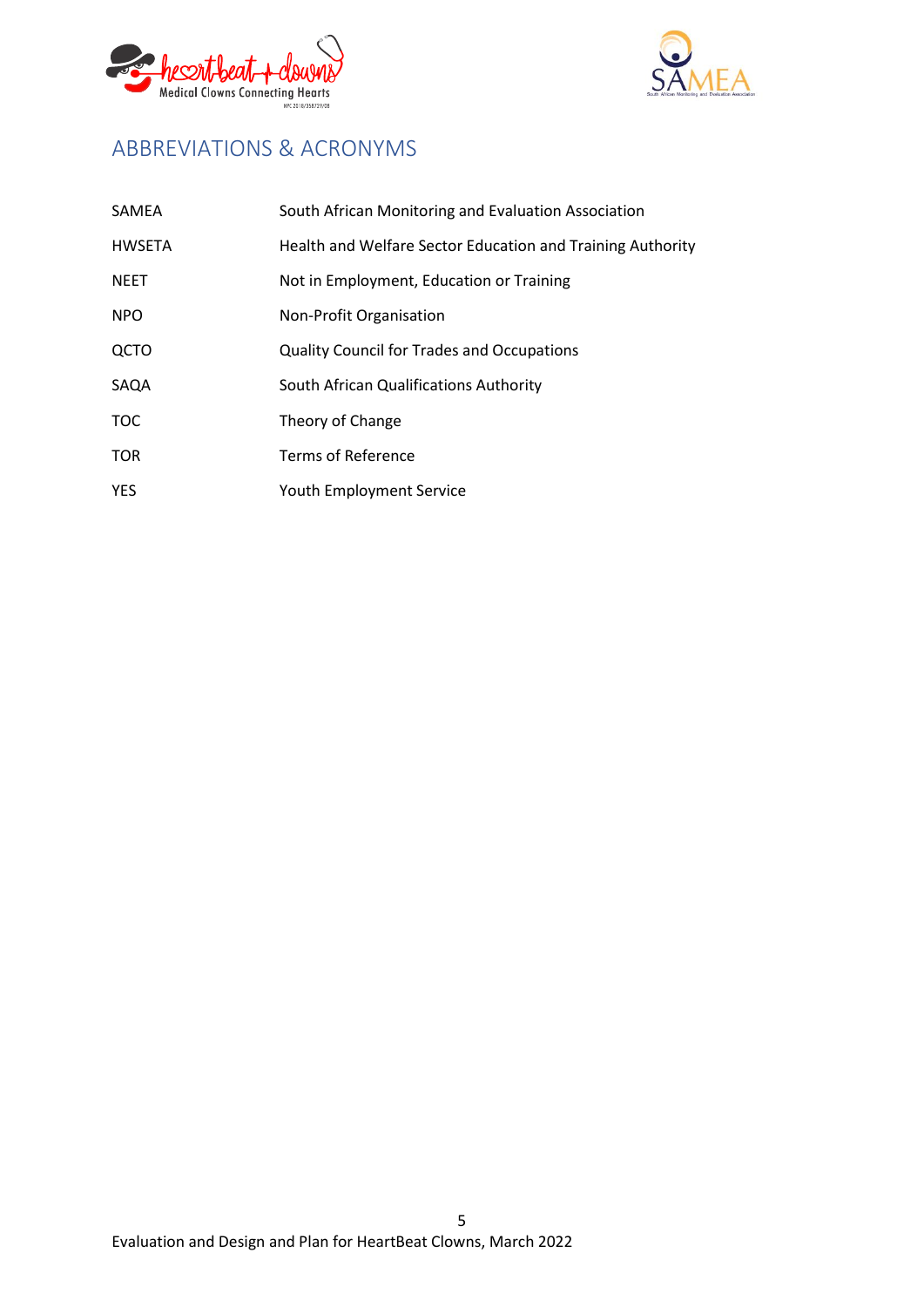



## <span id="page-5-0"></span>1. BACKGROUND TO HEARTBEAT CLOWNS

HeartBeat Clowns, a non-profit company, was founded in 2018. The staff currently comprises three volunteer directors. HeartBeat Clowns intends to pioneer the professional skill of medical clowning in South Africa, targeting unemployed youth. The proposed project is aligned with the Youth Employment Service (YES) Programme, an incentivised programme to encourage businesses to provide job opportunities for youth, launched by South African president, Cyril Ramaphosa, in 2018. HeartBeat Clowns aim to be a registered skills provider for the YES programme.

Medical clowning has been extensively researched abroad and has enormous psychosocial impacts. It makes use of expressive modalities (magic, music, puppetry, drama, dance, etc.) through therapeutic play and humour to provide a supportive hospital environment and experience for patients and their families. The medical clown, using a variety of tools, facilitates the process of connecting with patients to increase the happiness of all involved in the hospital setting. Research has shown that the interaction with the medical clown has significant positive effects, reducing stress and increasing serotonin levels in patients. The medical clown has the ability to put smiles on the faces of very sick people and help their families make sense of the trauma they are experiencing (Contemporary Pediatrics, 2015).

HeartBeat Clowns plans to contribute to tackling unemployment in South Africa by training African youth in the art of medical clowning. In this way, HeartBeat Clowns aims to promote economic growth while at the same time servicing healthcare facilities. The organisation would like to implement regular medical clowning sessions at government and private hospitals.

The organisation's long-term goal is to 'get Medical Clowning aligned with a professional skill' (HeartBeat Clowns, 2021), and it is working with the Health and Welfare Sector Education and Training Authority (HWSETA) and the Quality Council for Trades and Occupations (QCTO) to achieve this aim. HeartBeat Clowns is also in the process of making an application to the South African Qualifications Authority (SAQA) to register 'medical clowning' as a recognised professional skill, and thus far, has secured an academic accredited training programme, 'Diploma in Medical Clowning'.

The short-term goal of HeartBeat Clowns is to bring the art of medical clowning to government hospitals and medical professionals in South Africa by training unemployed youth to work as medical clowns. A specialised training programme is being planned in collaboration with Clown Doctors, New Zealand, which is supported by the International Institute for Integrated Diagnostics. The programme will be in the form of an academically accredited, 18-month training programme in Medical Clowning through St Elizabeth University, Bratislava, Slovakia.

Furthermore, HeartBeat Clowns would like to form long-lasting partnerships with corporate companies interested in making a social impact by providing youth with quality education and job opportunities through the Professional Medical Clowning Skills Development Programme.

HeartBeat Clowns conducted a pilot training programme in August 2018 with unemployed youth from the ages of 21 to 34 (mixed group made up of half performing artists and half non-performing artists). The 10-day training programme, Introduction to Medical Clowning, was facilitated by Dr Amnon Raviv, a medical clown from Israel with a PhD in Medical Clowning. Funding and assistance were provided by the Embassy of Israel and private businesses.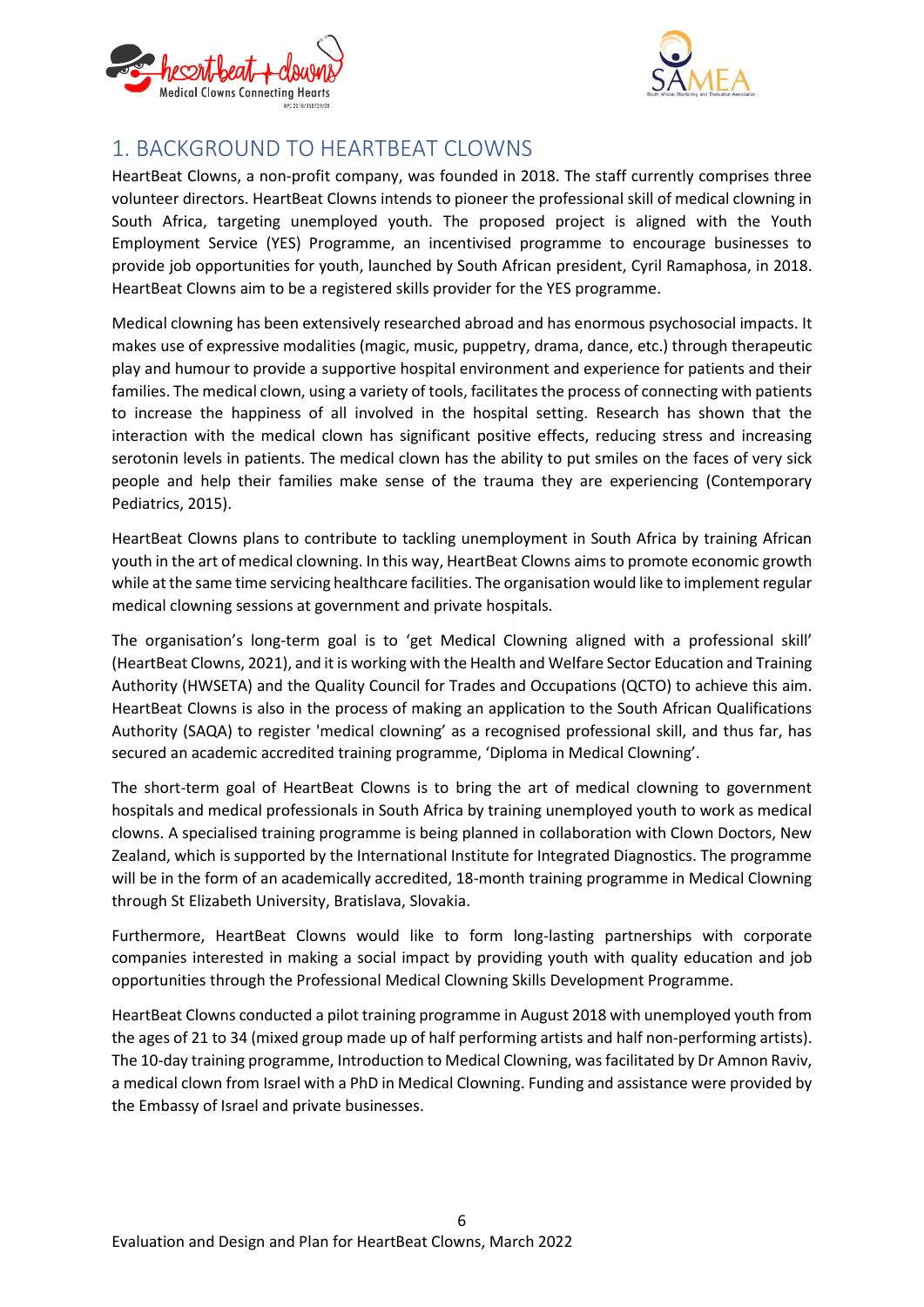



Additional activities that took place in 2018 are listed below:

- 1. Mitzvah Day, 18 November 2018: with elderly patients from an old-age home in Orange Grove, together with SOS for the Aged;
- 2. Year-end party hosted by The Angel Network, 30 November 2018: performance with children at a multi-purpose hall in Soweto;
- 3. Christmas party, 6 December 2018: facilitated entertainment for children from the pulmonology ward at Charlotte Maxeke Academic Hospital at the National Children's Theatre;
- 4. Christmas party, 7 December 2018: entertained children in the orthopaedic department at Charlotte Maxeke Academic Hospital.

Since 2018, HeartBeat Clowns has not engaged in any youth development activities but has been focusing on the goals mentioned above of registering and obtaining accreditation for medical clowning as a professional skill and the development of a specialised training programme. In addition, the COVID-19 pandemic has had some effect on the progress of the programme.

## <span id="page-6-0"></span>2 FOCUS OF THE EVALUATION

The evaluation will focus on the design of the programme and the training pilot programme that was implemented in 2018 to establish which features of the programme are working and which are not, with the aim of refining and improving the programme design, particularly in light of the COVID-19 pandemic.

## <span id="page-6-1"></span>3 EVALUATION QUESTIONS

The proposed key evaluation questions, addressing the focus areas of the evaluation are stated below:

| <b>FOCUS AREA</b>   | <b>EVALUATION QUESTIONS</b>                                         | <b>EVALUATION</b><br><b>TARGET GROUP</b> | <b>DATA COLLECTION</b><br><b>METHODS</b>                                                                                                                                                                                                                                      |
|---------------------|---------------------------------------------------------------------|------------------------------------------|-------------------------------------------------------------------------------------------------------------------------------------------------------------------------------------------------------------------------------------------------------------------------------|
| Programme<br>design | What is the implicit theory<br>of change (TOC) of the<br>programme? | <b>HeartBeat Clowns</b>                  | Document review<br>$\bullet$<br>(including a review<br>of similar<br>programmes<br>implemented in<br>other countries, with<br>a focus on the design<br>of these<br>programmes and<br>their outcomes)<br>Key informant<br>$\bullet$<br>interviews<br>TOC workshop<br>$\bullet$ |
|                     | Was a needs assessment<br>developed for the<br>programme?           | <b>HeartBeat Clowns</b>                  | Document review<br>$\bullet$<br>Key informant<br>$\bullet$<br>interviews                                                                                                                                                                                                      |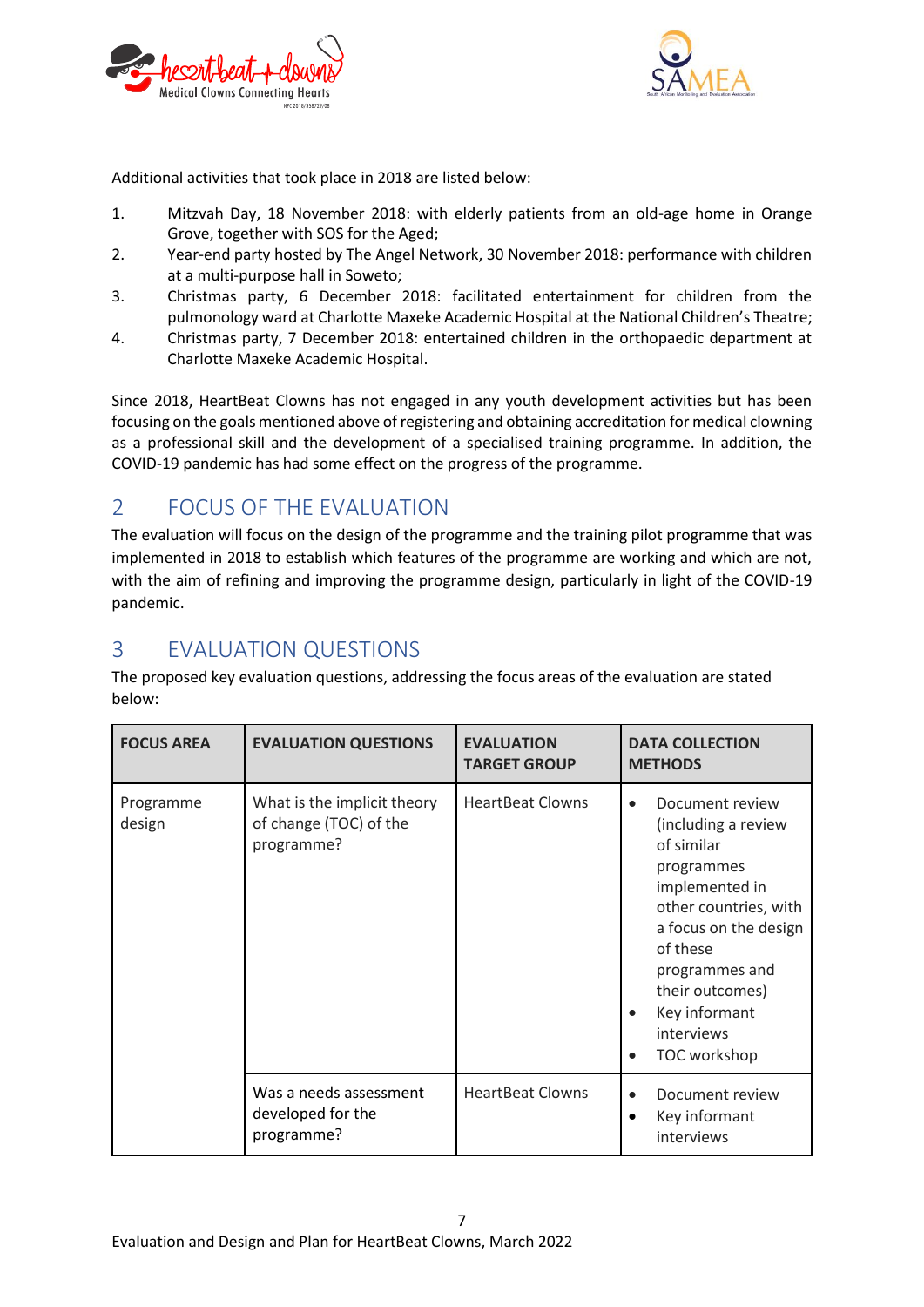



| <b>FOCUS AREA</b>           | <b>EVALUATION QUESTIONS</b>                                       | <b>EVALUATION</b><br><b>TARGET GROUP</b>                         | <b>DATA COLLECTION</b><br><b>METHODS</b>                           |  |  |
|-----------------------------|-------------------------------------------------------------------|------------------------------------------------------------------|--------------------------------------------------------------------|--|--|
|                             | Is the target group clearly<br>defined?                           | Youth training cohort                                            | Semi-structured<br>interviews                                      |  |  |
|                             |                                                                   | Youth - not in<br>employment,<br>education or training<br>(NEET) | Google Forms survey                                                |  |  |
|                             | Is the programme model<br>still applicable during the             | <b>HeartBeat Clowns;</b>                                         | Key informant interview                                            |  |  |
|                             | COVID-19 pandemic?                                                | Private and<br>government health<br>institutions                 | Google Forms survey                                                |  |  |
|                             | Are there identifiable<br>obstacles or design features            | HeartBeat Clowns;                                                | Key informant interview                                            |  |  |
|                             | that get in the way of the<br>programme working well<br>(design)? | Youth training<br>cohort;                                        | Semi-structured<br>interviews <sup>1</sup> with training<br>cohort |  |  |
|                             |                                                                   | Private and<br>government health<br>institutions                 | Google Forms survey                                                |  |  |
| Programme<br>implementation | Which features of the<br>training programme                       | Heartbeat Clowns;                                                | Key informant<br>interviews                                        |  |  |
|                             | worked well and which did<br>not during the pilot phase?          | Youth training cohort                                            | Semi-structured<br>interviews with training<br>cohort              |  |  |
|                             | Which components of the<br>programme could be                     | HeartBeat Clowns;                                                | Key informant interview                                            |  |  |
|                             | strengthened or adapted?                                          | Youth training<br>cohort;                                        | Semi-structured<br>interviews with training<br>cohort              |  |  |
|                             |                                                                   | Private and<br>government health<br>institutions                 | Google Forms survey                                                |  |  |

<sup>1</sup> **Comment:** Consider focus groups for HeartBeat Clowns and healthcare officials.

1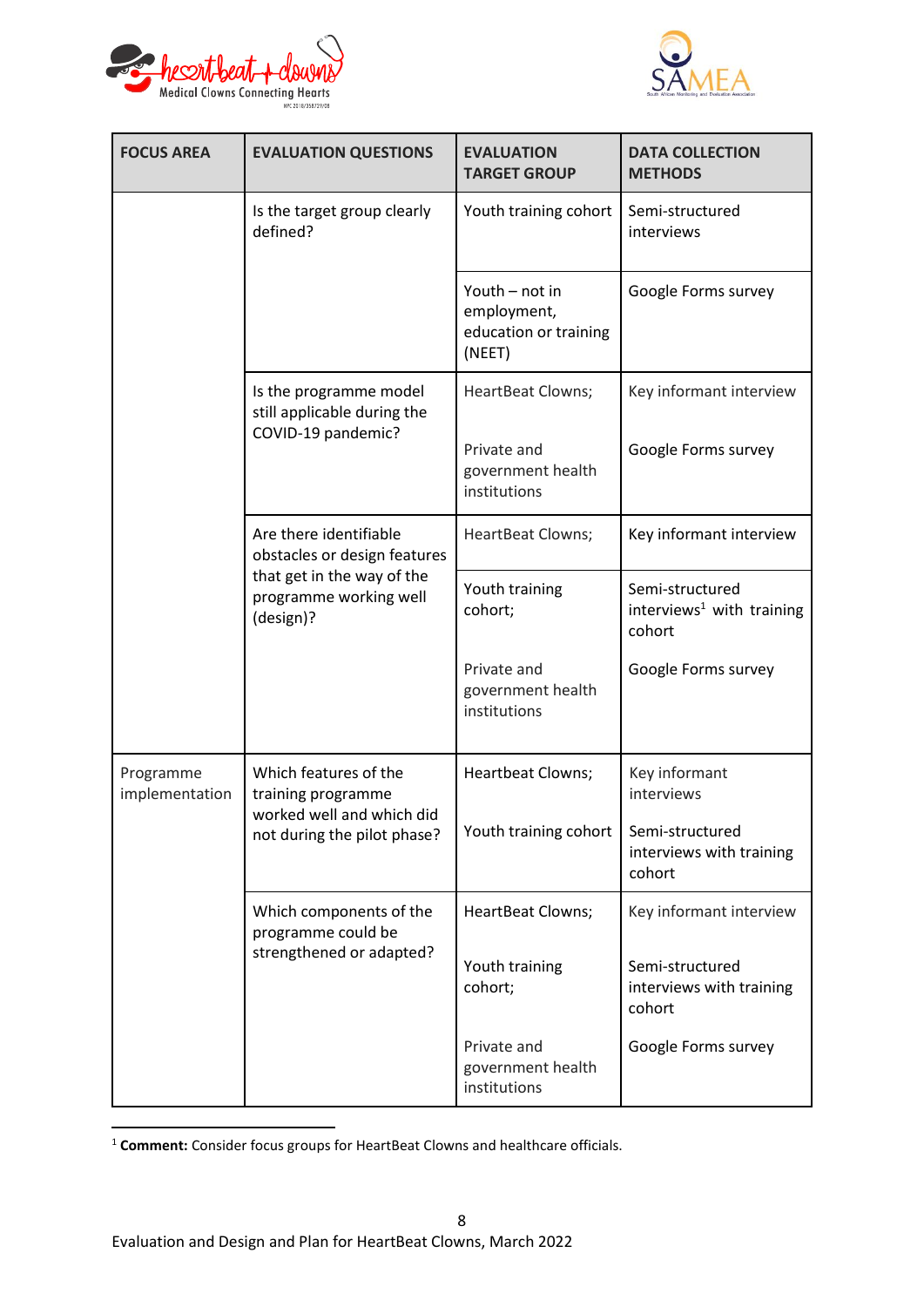



## <span id="page-8-0"></span>4 SAMPLING STRATEGY

Population and purposive sampling are proposed for this evaluation. Purposive sampling is relatively cost- and time-efficient and will be used to identify participants for both the programme design evaluation and the programme implementation evaluation.

Key informant interviews will be held with all the directors of HeartBeat Clowns and any other key persons who have been involved in the establishment of the organisation.

In consultation with HeartBeat Clowns, a list of health workers in private and government health institutions with whom they have worked before as well as those whom they might wish to approach will be identified to participate in a Google Forms survey.

NEET youth from various communities (and possibly school learners from selected schools) will also need to be identified to participate in a Google Forms survey.

Because the population of interest in the training programme pilot is small (10 young people), the whole population will participate in semi-structured interviews.

The surveys and semi-structured interviews should yield data about the knowledge of and interest in medical clowning and answer the evaluation questions pertaining to both design and implementation.

## <span id="page-8-1"></span>5 DATA COLLECTION AND ANALYSIS METHODS

The following data collection instruments will be designed:

- Key informant interview schedule for HeartBeat Clowns management and other key persons;
- Semi-structured interview schedule for the youth training cohort;
- Google survey for NEET youth (and possible school learners in Grades 11 and 12);
- Google survey for health workers from private and government health institutions.

## <span id="page-8-2"></span>5.1 Theory of Change and literature review

The evaluation will examine the TOC, using a document and literature review, to see what processes and interactions are expected to achieve the ultimate goals of the HeartBeat Clowns programme. Changes to the TOC will be recommended if any inconsistencies are found. A TOC workshop will take place with the management of HeartBeat Clowns.

### <span id="page-8-3"></span>5.2 Key informant interviews with the staff of HeartBeat Clowns

Interviews will be conducted with each of the three directors of HeartBeat Clowns and possibly other key persons that are identified. These interviews will relate to both the design and implementation evaluation questions and will serve to inform the final data collection instruments. The interviews will take place via Zoom or another agreed-upon virtual medium and will be recorded.

### <span id="page-8-4"></span>5.3 In-depth interviews with the youth training cohort

Semi-structured qualitative interviews will be conducted with each of the 10 training programme pilot participants to assess their perceptions of the training programme. Although face-to-face interviews are preferred, the medium in which the interviews will be conducted will be decided on in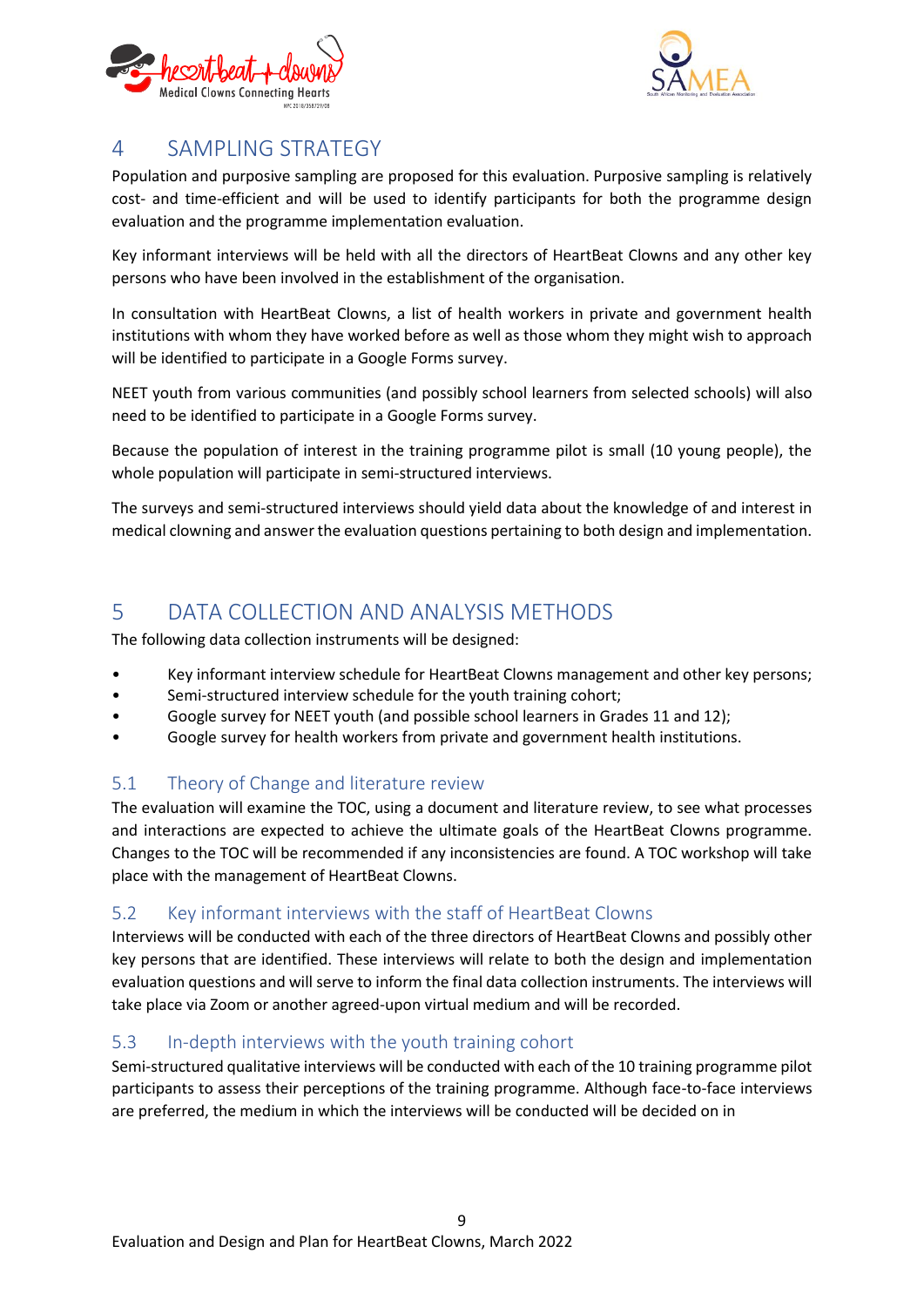



consultation with HeartBeat Clowns in light of the current situation regarding the pandemic. The interviews will be recorded, and the recordings will be attached to an interview summary document in Google Forms. Students will be provided with a small stipend to compensate them for travel/data expenses.

### <span id="page-9-0"></span>5.4 Survey with NEET youth

A Google Forms survey will be conducted with NEET youth (and possibly school learners) to ascertain their knowledge of medical clowning and desire for such a skill to be available to them. A video on medical clowning will be shown to sensitise them to medical clowning before they complete the survey. The survey form will be sent to the selected participants for them to complete.

### <span id="page-9-1"></span>5.5 Survey with private and government hospital staff

A Google Forms survey will be conducted with selected staff of private and government health institutions to ascertain their perceptions of the need for medical clowns. A video on medical clowning will be shown to sensitise them to the concept of medical clowning before they complete the survey.

### <span id="page-9-2"></span>5.6 Draft instruments

### **Questions for in-depth interviews with the youth training cohort:**

- 1. Name
- 2. Are you currently:
	- a. Employed? (If so, what do you do?)
	- b. Studying?
	- c. Unemployed?
- 3. Where did you hear about the programme?
- 4. Had you heard of medical clowning before being introduced to the course?
- 5. On a scale of 1 to 10, how would you rate the training you received? Why?<sup>2</sup>
- 6. Do you feel the training was adequate to equip you to work as a medical clown at an institution? Probe for reasons.
- 7. Would you like to make medical clowning your full-time career? If not, why not?
- 8. Do you think medical clowns can make a difference in the lives of patients?
- 9. Would you encourage your friends to study to become a medical clown as a career?<sup>3</sup>
- 10. If there is one thing you could change about the programme, <sup>4</sup> what would that be?

#### <span id="page-9-3"></span>**Survey questions for NEET youth and learners**<sup>5</sup>

1. Have you ever heard of medical clowning before?

<sup>4</sup> As for FN6

**.** 

<sup>2</sup> **Comment:** A question to consider which would combine in some way Q5 & Q9: On a scale of 1-10 how likely are you to recommend...?

This is a net promoter score question and benchmarks have been set for this (based on the use of the question by others) which can enable to you interpret the data. See:

https://www.surveymonkey.com/mp/net-promoter-score-calculation/

<sup>3</sup> **Comment**: Maybe ask specifically about the training first and then ask about the programme as a whole - this would depend on how much they know about the programme as a whole versus the training.

<sup>5</sup> **Comment:** Based on my experience of developing & administering surveys for NEETs, the MAIN thing that is motivating an unemployed person is wanting to find a job, so this overriding concern may influence how they answer these questions. Piloting would likely help you to refine it.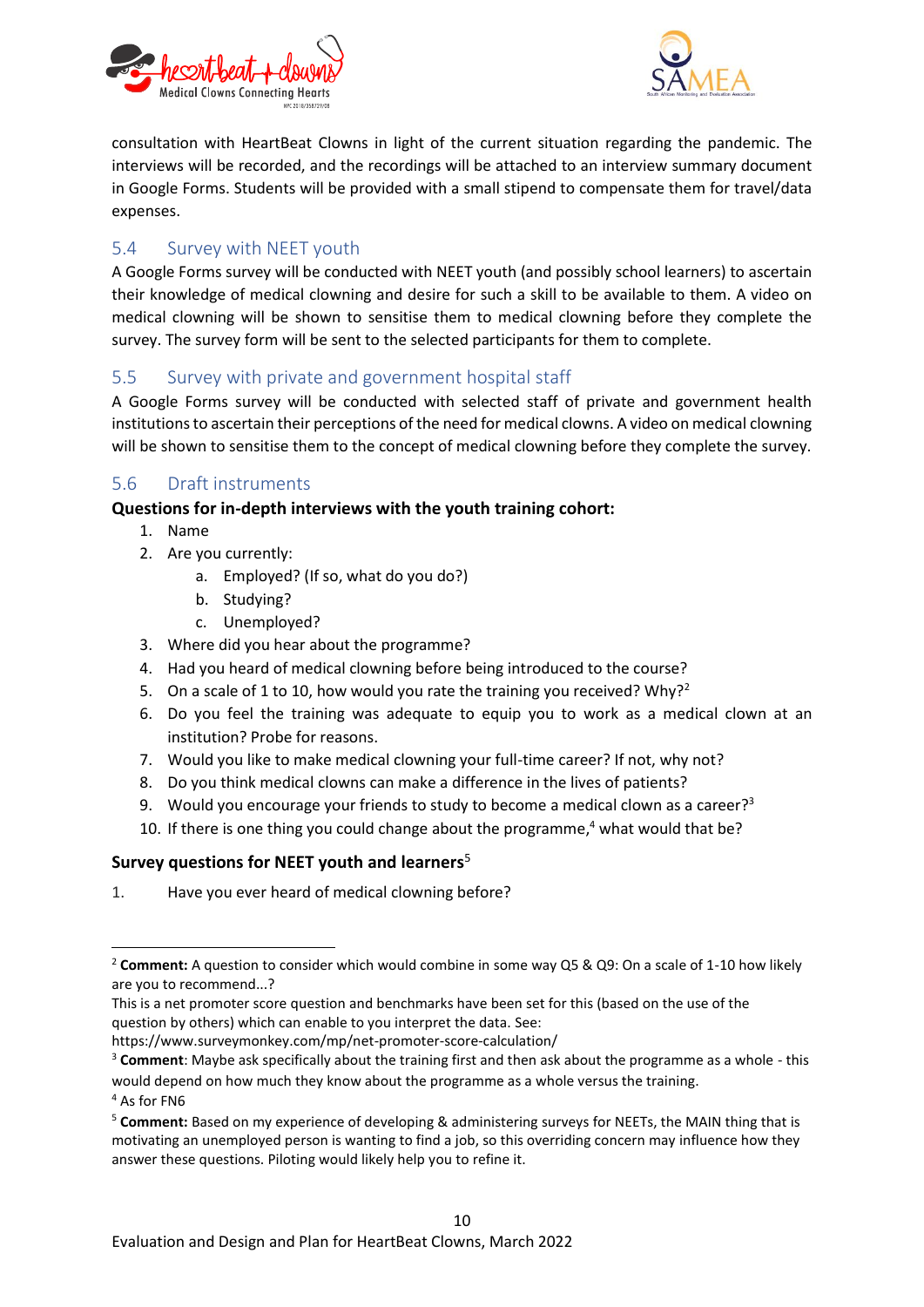



- 2. After watching the video, on a scale of 1 to 10, what is the chance of you choosing medical clowning as a career? Would you please motivate your answer?
- 3. If you were in the hospital, would you want a medical clown to visit and support you?
- 4. Would you encourage your friends/family to study to become a medical clown as a career?

#### <span id="page-10-0"></span>**Survey questions for staff of health institutions**

- 1. Have you ever heard of medical clowning before?
- 2. On a scale of 1 to 10, how significant is emotional support in the recovery of patients?
- 3. Do you currently have programmes<sup>6</sup> in place to give this type of support?
- 4. On a scale of 1 to 10, how effective would you say these existing programmes are?<sup>7</sup>
- 5. After watching the video, do you think medical clowning can make a difference at your institution?<sup>8</sup>

Below are the links to the different interviews and surveys:

**Heartbeat Clowns survey: NEET youth and possibly school learners** <https://forms.gle/QCsxJPUQUrxYjrqh9>

#### **Heartbeat Clowns youth training cohort interview**

<https://forms.gle/gTU5aUUcmiuqARzg6>

**Heartbeat Clowns survey: hospitals, nursing homes and care facilities** <https://forms.gle/pZ2MV455FNmMeQsr8>

#### **Heartbeat Clowns key informant interview**

<https://forms.gle/ZVRrgsXbPhSCrwRGA>

## <span id="page-10-1"></span>6 BUDGET

|                                                      | <b>DAYS</b> | <b>PRICE</b> |
|------------------------------------------------------|-------------|--------------|
| Inception phase (sampling, key informant interviews) | 5           | R 19,975.00  |
| Document and literature review                       | 5           | R19,975.00   |
| Design of data collection instruments                | 5           | R 19,975.00  |
| Data collection <sup>9</sup>                         | 6.5         | R25,967.50   |
| Data analysis <sup>10</sup>                          | 8           | R31,960.00   |
| Draft Report                                         | 5           | R19,975.00   |

<sup>6</sup> **Comment:** Do you want to know more about what type of programmes these are? I think you would.

**.** 

<sup>10</sup> **Comment:** What methods?

<sup>7</sup> **Comment:** Here it would be good to ask for reasons for the ratings they give.

<sup>8</sup> **Comment:** Maybe you could ask what this difference would be, if there is one.

<sup>9</sup> **Comment:** How much?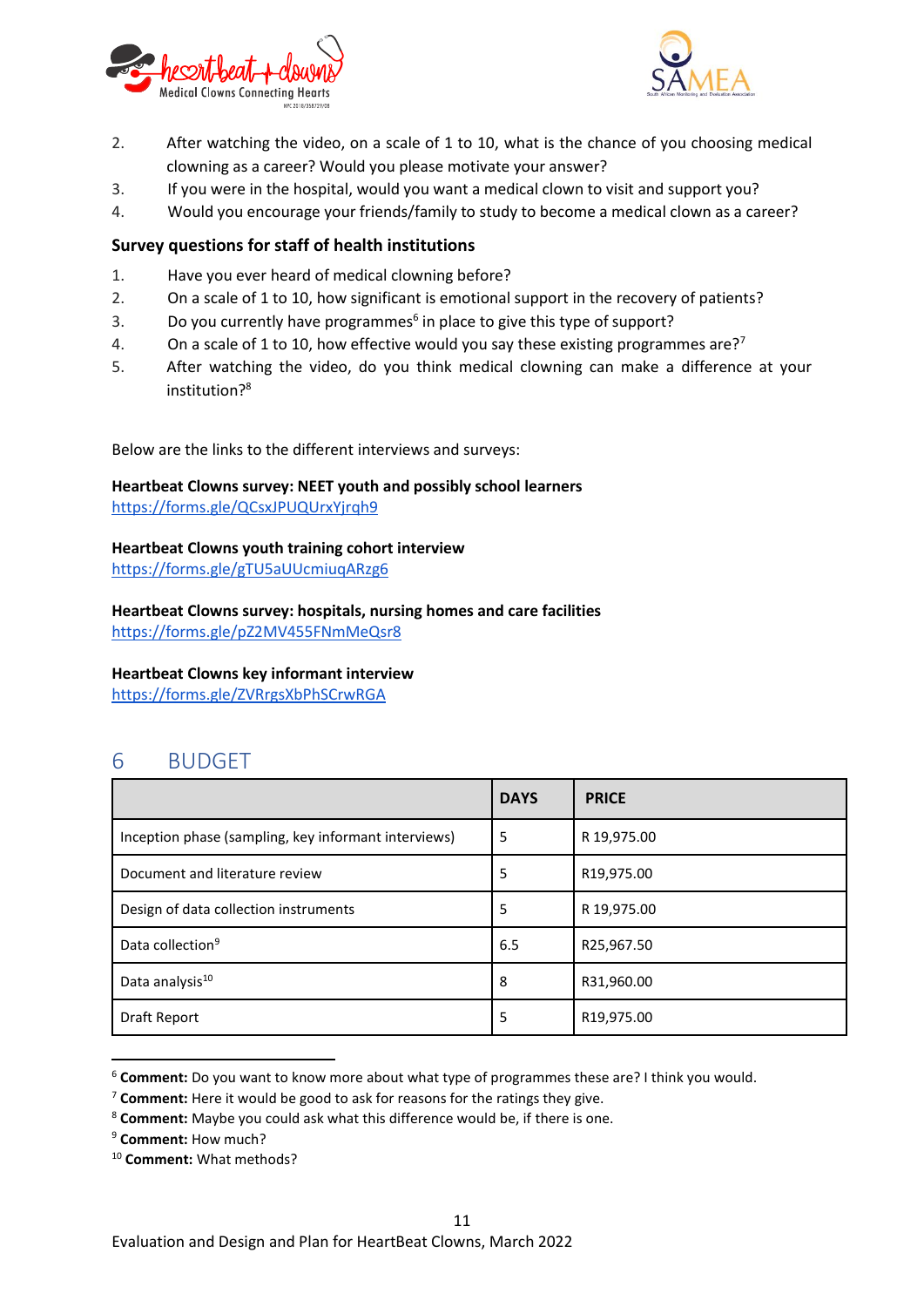



|                                         | <b>DAYS</b> | <b>PRICE</b> |
|-----------------------------------------|-------------|--------------|
| Presentation and finalisation of report | 4           | R19,975.00   |
| Total excluding admin fee               |             | R157,802.50  |
| Admin Fee 5%                            |             | R7,890.13    |
| <b>Total</b>                            |             | R 165,692.63 |
| All prices exclude VAT                  |             |              |

## <span id="page-11-0"></span>7 IMPLEMENTATION PLAN (FOR UNDERTAKING THE EVALUATION)

The table below presents proposed timeframes for conducting the study.

### <span id="page-11-1"></span>7.1 Deliverables

### <span id="page-11-2"></span>7.1.1 Rapid Evaluation

The rapid evaluation is expected to be completed within 8–10 weeks after the appointment of the service provider. The data collection should take place between Month 1 and Month 2 2022. The deliverables discussed below will be expected at various points during the rapid evaluation; however, the service provider's proposal should reflect some engagement and consideration of the deliverables where relevant. Finalisation of all the deliverables will be approved by the steering committee.

### <span id="page-11-3"></span>7.1.2 Inception report

The inception report is a core part of the initial appointment process. The objective of the inception phase is to agree and capture revisions to the proposal that may be required by Heartbeat Clowns so as to ensure that the requirements of the assignment can be addressed. The inception report allows the possibility of using the learning from initial consultations to update the approach and methodology for assignments once direct interaction with stakeholders and the appointed service provider has taken place.

In preparation for the inception report, there will be a briefing session between the appointed service provider and the HeartBeat Clowns' project management team. This engagement is expected to inform the following, which form the main content of the inception report:

- 1. A comprehensive understanding of the terms of reference (TOR) reflected in revising the proposal;
- 2. Improvements to be made in the evaluation approach, design and methodology;
- 3. Addressing of any gaps in the risk management approach; and
- 4. Revisions to be made to the activity-based rapid evaluation plan.

#### <span id="page-11-4"></span>7.1.3 Selective desktop analysis (document review)

It is not expected that the desktop analysis by the service provider should deal exhaustively with all the variables in the dataset. It is understood that the evaluation is partly aimed at producing a dataset that can be useful beyond the duration of the project.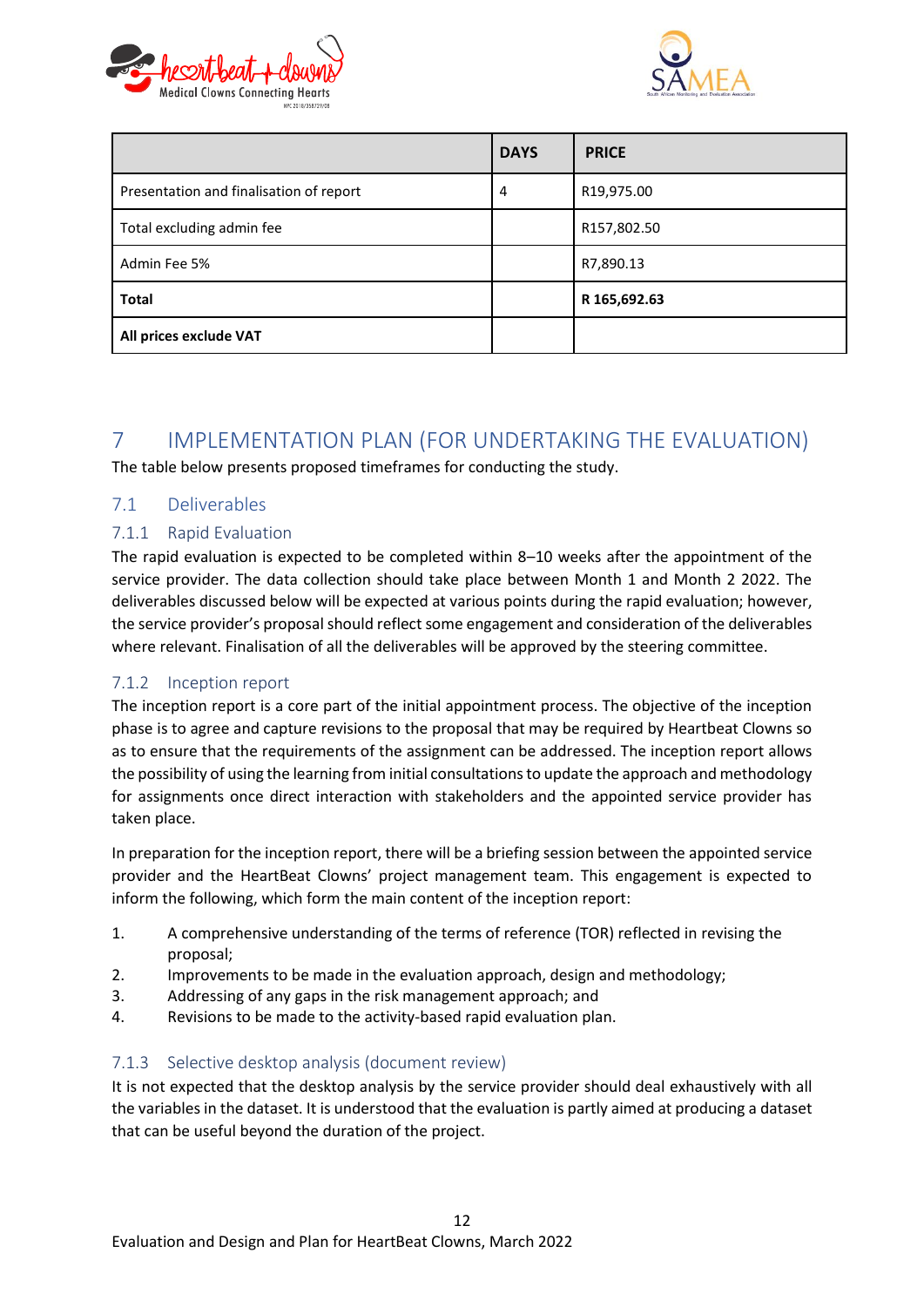



### <span id="page-12-0"></span>7.1.4 Sample and sampling report

HeartBeat Clowns will provide the sampling frame including all available data. The service provider will be expected to draw the final samples for the qualitative surveys. HeartBeat Clowns will approve the final samples.

### <span id="page-12-1"></span>7.1.5 Key informant Interviews

The service provider will be expected to interview the key informants.

### <span id="page-12-2"></span>7.1.6 Data collection instrument design

The service provider will be required to make informed recommendations for the inclusion and exclusion of specific tools and questions based on the TOR and the service provider's expertise. The recommendations must be supported by documented studies and analysis of other studies, and the rationale for the recommendations must be presented. The service provider will be expected to develop or refine existing data collection instruments for the qualitative component of the study. These will be subject to approval by the steering committee.

### <span id="page-12-3"></span>7.1.7 Training manuals

The service provider must develop training manuals for the fieldworkers who will be collecting data. The manuals should be detailed and specific and include protocols for administration and data collection in addition to specific information about each instrument. The service provider is required to conduct clustered centralised training of the fieldworkers over two days per cluster. The planned fieldwork schedules must be provided in writing prior to the fieldwork. HeartBeat Clowns will monitor all the fieldwork. The fieldwork report should also provide some preliminary statistics on the completion rates of the various tools.

#### <span id="page-12-4"></span>7.1.8 Data collection

The service provider will be expected to collect data using the refined instruments developed.

#### <span id="page-12-5"></span>7.1.9 Data analysis

Data will be cleaned and verified and then analysed by the service provider.

#### <span id="page-12-6"></span>7.1.10 Reporting

The service provider will begin the report writing process once data analysis has been completed.

#### <span id="page-12-7"></span>7.1.11 Presentation of findings

The draft report will be shared with relevant stakeholders once finalised by the service provider.

#### <span id="page-12-8"></span>7.1.12 Finalisation of report

After stakeholder engagement, all feedback and recommendations will be included in the final report.

#### <span id="page-12-9"></span>7.1.13 Deliverables and timeframe

The table below provides a summary of deliverables and timeframes. All deliverables submitted will be subject to scrutiny by HeartBeat Clowns and approval will only be granted if the deliverables are of the required quality. Finalisation of deliverables may entail several revisions, based on feedback provided. Feedback on the submitted deliverables will be completed within …. days after the receipt of the deliverables, with the exception of the final report. The feedback may be the approval of deliverables or a request for revision.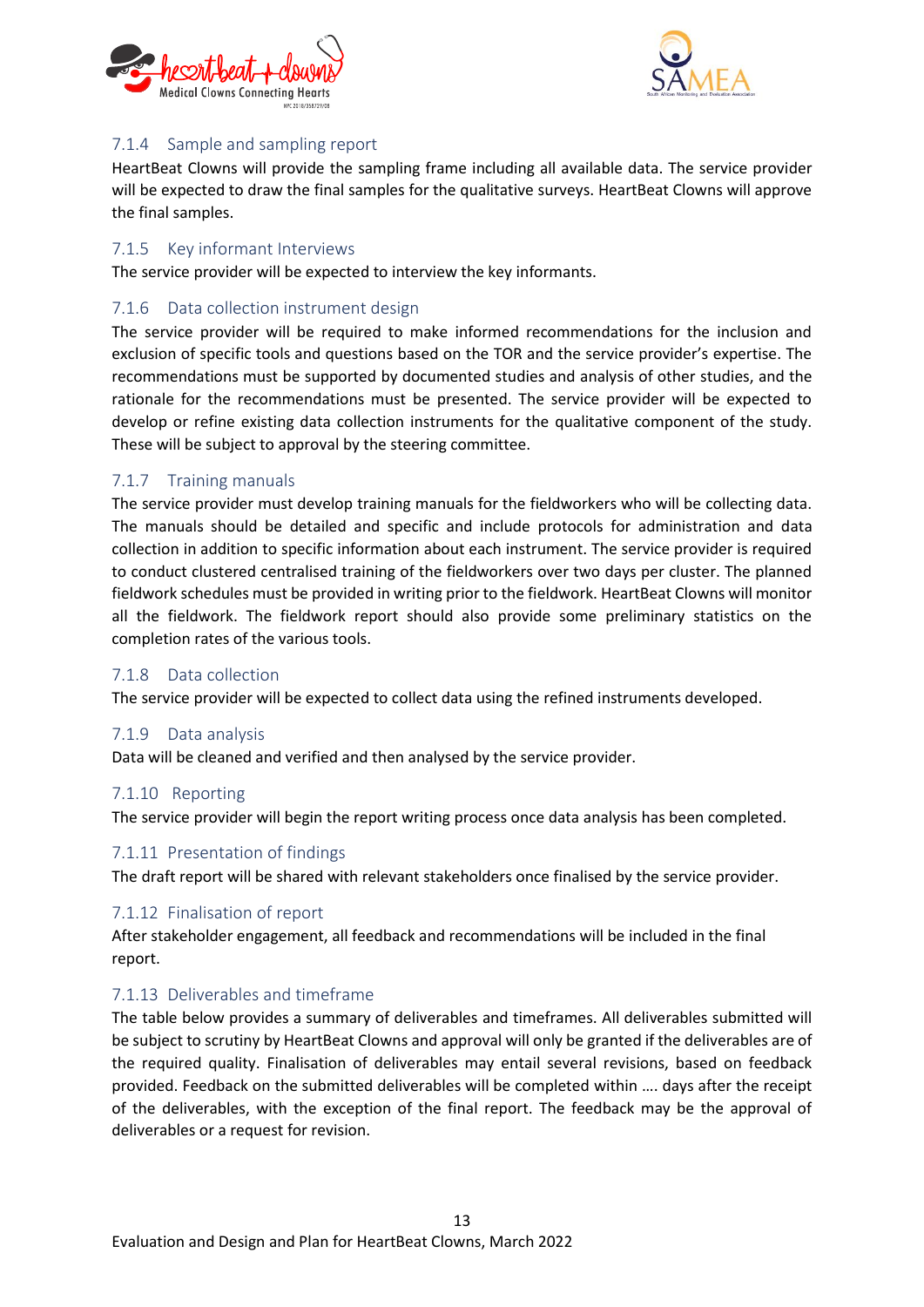



| NO. | <b>DELIVERABLES</b>                                  | <b>DELIVERABLE TIME FRAME</b> |
|-----|------------------------------------------------------|-------------------------------|
| 1.  | Inception phase (sampling, key informant interviews) | Week 1                        |
| 2.  | Literature review                                    | Week 2                        |
| 3.  | Key informant interviews                             | Week 2                        |
| 4.  | Sampling                                             | Week 4                        |
| 5.  | Data collection instrument design                    | Week 4                        |
| 6.  | Fieldwork logistics and training                     | Week 4                        |
| 7.  | Qualitative data collection (fieldwork)              | Weeks 5 and 6                 |
| 8.  | Data cleaning                                        | Week 7                        |
| 9.  | Data analysis                                        | Week 7                        |
| 10. | Draft report                                         | Week 8                        |
| 11. | Draft main qualitative report                        | Week 9                        |
| 12. | Presentations                                        | Weeks 9 and 10                |

## <span id="page-13-0"></span>8 PAYMENT

Heartbeat Clowns will make payments within 30 days of receipt of the service provider's invoices, based on approved deliverables. The table below provides a summary of the phases and payments.

| NO. | <b>DELIVERABLES</b>                                                    | <b>PAYMENT %</b> |  |  |
|-----|------------------------------------------------------------------------|------------------|--|--|
|     | <b>First Tranche</b>                                                   | 30%              |  |  |
| 1.  | Phase 1: Preparation for data collection                               |                  |  |  |
| 2.  | Phase 2: Piloting                                                      |                  |  |  |
| 3.  | Phase 3: Finalisation of data collection processes                     |                  |  |  |
|     | <b>Second Tranche</b>                                                  | 40%              |  |  |
| 4.  | Phase 4: Fieldworker training                                          |                  |  |  |
| 5.  | Phase 5: Administration and collection of data                         |                  |  |  |
| 6.  | Phase 6: Quality assurance of administration and collection of<br>data |                  |  |  |
|     | <b>Third Tranche</b>                                                   | 30%              |  |  |
| 7.  | Phase 7: Data analysis and reporting                                   |                  |  |  |
| 8.  | Phase 8: Finalisation of reporting and project conclusion              |                  |  |  |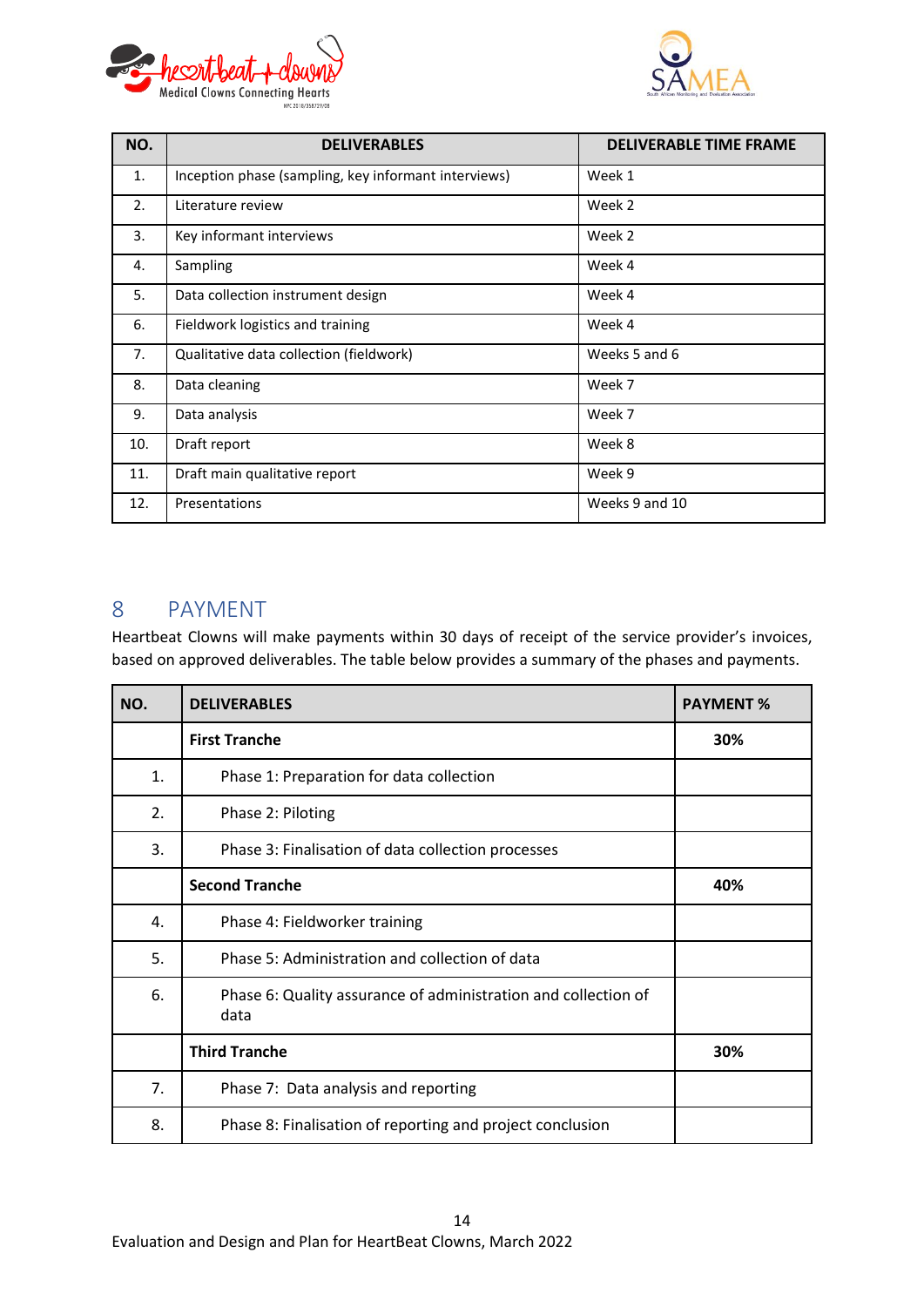



## <span id="page-14-0"></span>9 EVALUATION USERS AND USES AND DISSEMINATION STRATEGY

HeartBeat Clowns will be the main users of the evaluation, which will be used to:

- inform their TOC and programme design and revise them, if necessary
- assess the training pilot programme
- provide recommendations for strengthening components of the programme

HeartBeat Clowns will share the research findings as they deem necessary, which could include but is not limited to:

- donors
- stakeholders involved in the research
- end users and other stakeholders
- publication purposes

## <span id="page-14-1"></span>10 EVALUATION MANAGEMENT AND GOVERNANCE ARRANGEMENTS

The evaluation is envisaged to take ten weeks, and it will be managed by the project management team of HeartBeat Clowns and the project leaders of the evaluators (service provider), who will comprise the steering committee. This team is also responsible for quality assurance. Fortnightly meetings will be held to report on progress, look at challenges, if any, and agree on mitigation where possible. The meetings can either be virtual or face to face.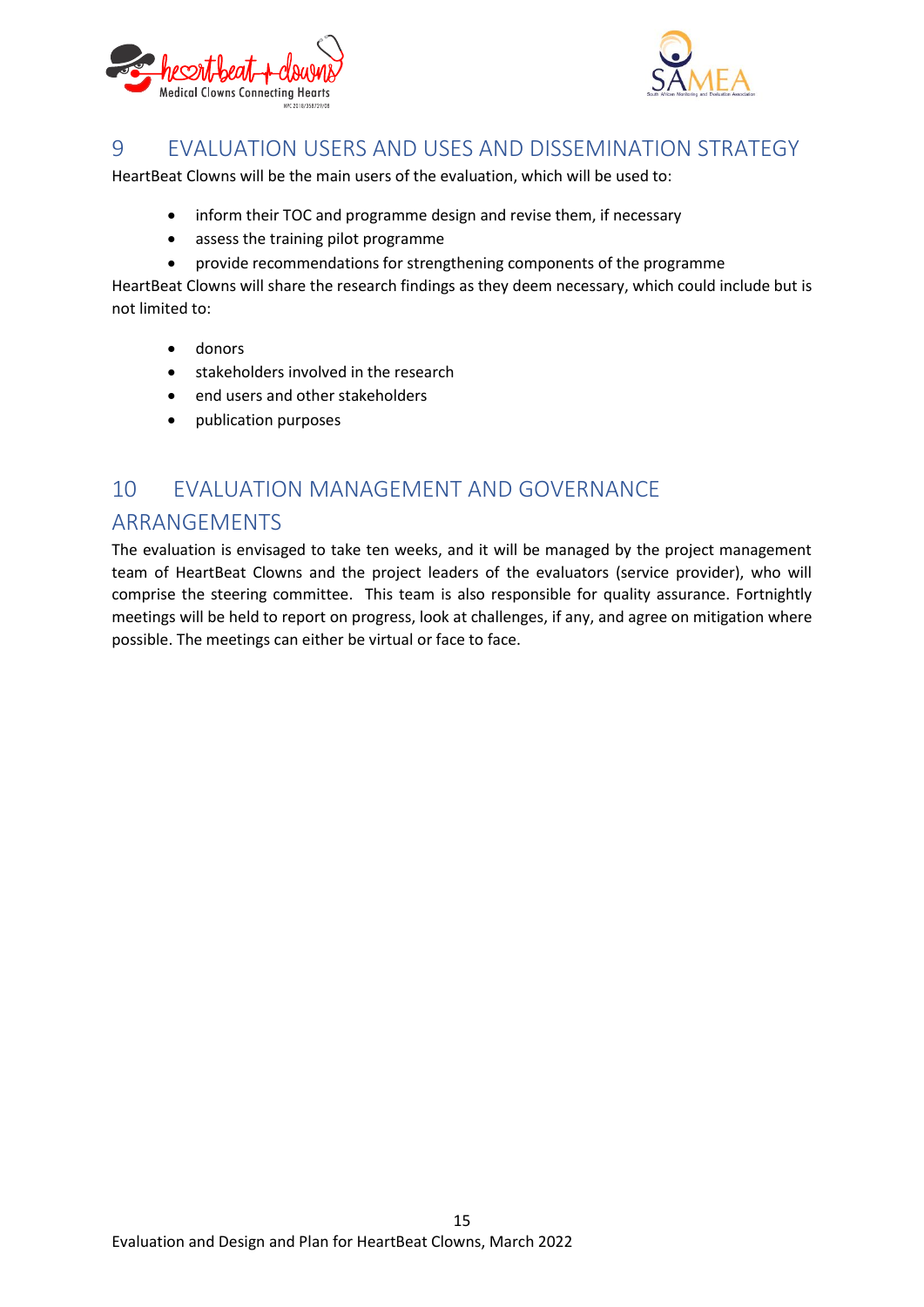



## <span id="page-15-0"></span>**REFERENCES**

Contemporary Pediatrics (2015). *Medical clowning*. Retrieved from[:](https://www.contemporarypediatrics.com/view/medical-clowning) <https://www.contemporarypediatrics.com/view/medical-clowning> HeartBeat Clowns (2021), supplied document.

## <span id="page-15-1"></span>**Proposed sources for literature review:**

- A Clown most serious Patch Adams
- Being a therapeutic clown An exploration of their lived experiences and well-being
- Canadian Clown A Generations journey to legitimacy, innovation and excellence
- Canadian Theatre Review Clowning in Canada
- Clown Doctors Healers
- Clown Doctors as treatment for preoperative anxiety in children a random EBSC
- Do you have a place for Therapeutic Clowning?
- Effects of laughter therapy on the treatment of fatigue in cancer patients undergoing chemotherapy
- Drama therapy role theory as context for understanding medical clowning
- The Hospital Clown
- Hospital clowning as Play Stimulus in Healthcare
- Humour An Essential Communication Tool
- Humour and Health Promotion (Clowns in Hospitals)
- Incorporating Art and Creativity into Medical Practice
- Is there a role for clowns in the paediatric intensive care units?
- Laughing away the pain A narrative review of humour, sense of humour and pain
- Medical Clowning Even Adults deserve a Dream
- McGill Research Elder Clown
- More than just clowns Clown Doctor round and their impact for children and staff
- Savings Costs for Hospitals Through Medical Clowning
- The essence of humour and its effects and functions A Qualitative Study
- The Sensitivity Training Clown Workshop enhancing Therapeutic Communication Skills in Nursing
- Virtual Therapeutic Clowning Report
- Virtual Clowning during a Global Pandemic
- When healing is more than simply clowning

#### <span id="page-15-2"></span>**Proposed sources for document review:**

- Background to HeartBeat Clowns
- Budget HeartBeat Clowns
- Business Plan HeartBeat Clowns (2021–2022; Oct 2021)
- Content HeartBeat Clowns NPC (SAMEA)
- Diploma Medical Clowning (structure)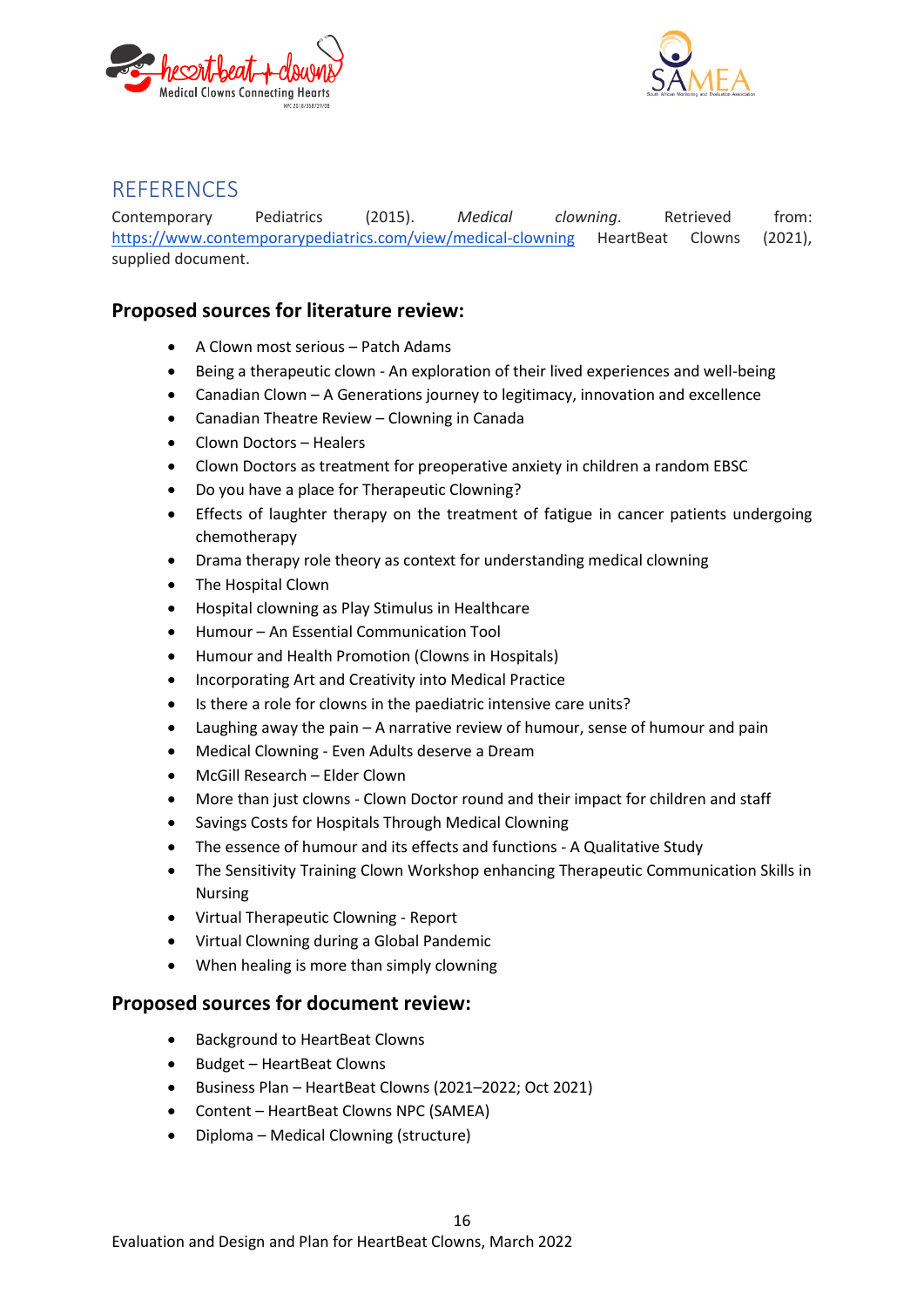



- Dr HeartBeat Training budget (Amnon Raviv, 5 Aug 2018)
- HeartBeat Clowns Pitch Deck
- HeartBeat Clowns Presentation (SAMEA)
- Medical Clowning
- HeartBeat Clowns NPC (SAMEA Questions)
- HeartBeat Clowns NPC Social Business Model Canvas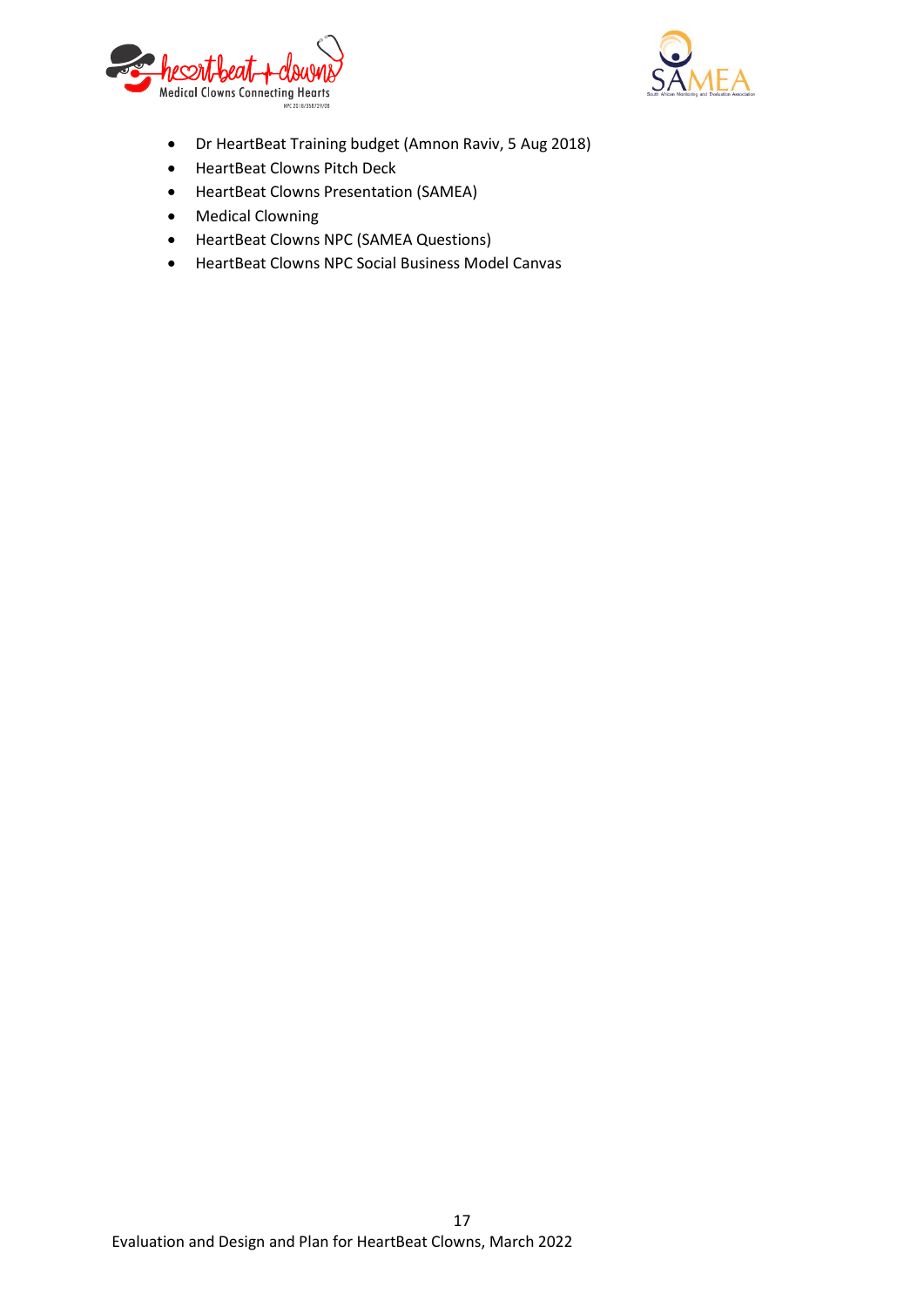



## <span id="page-17-0"></span>ADDENDUM

## **Training Budget**<sup>11</sup>

|                                                                              |                      |               |              |           |              |                    |                             | <b>US Dollar</b><br>Rate | <b>Total Costs</b><br>(US Dollar) |                 |
|------------------------------------------------------------------------------|----------------------|---------------|--------------|-----------|--------------|--------------------|-----------------------------|--------------------------|-----------------------------------|-----------------|
| TRAINING BUDGET - PIONEERING MEDICAL CLOWNING IN SOUTH AFRICA                |                      |               |              |           |              | <b>Total Costs</b> |                             |                          |                                   |                 |
| <b>EXPENSES</b>                                                              |                      |               |              |           |              | (Rand Value)       | <b>Costs Covered</b>        |                          |                                   |                 |
| <b>PART1</b>                                                                 |                      |               |              |           | R            | 62 439             |                             |                          |                                   | \$<br>3 524,70  |
| <b>Flights</b>                                                               |                      |               |              |           |              |                    |                             |                          |                                   |                 |
| Return Airfare - Sponsored                                                   | $\blacktriangleleft$ |               | $\mathbb{R}$ | 12 430,68 |              |                    | <b>Embassy of Israel</b>    |                          |                                   |                 |
| Accommodation/Venue/Catering                                                 |                      |               | $\mathbb{R}$ | 37 365,96 |              |                    | <b>Embassy of Israel</b>    |                          | \$2534,70                         |                 |
| <b>Meals</b>                                                                 | 18                   | R 10 800,00 R |              | 12 642,30 |              |                    | <b>Embassy of Israel</b>    | \$<br>55,00              | 990,00<br><b>S</b>                |                 |
| PART <sub>2</sub><br><b>Training (10 Days)</b><br><b>Guest Speaker Event</b> | $\mathbf{1}$         |               |              |           | $\mathbb{R}$ |                    | 133 252 Israeli Businessmen |                          |                                   | \$<br>10 000,00 |
| <b>PART3</b><br><b>Training Material - Marketing and PR</b>                  |                      |               | $\mathbb{R}$ | 10 000,00 | $\mathbb{R}$ |                    | 10 000 Moshe Siberhaft      |                          |                                   | \$<br>4 698,51  |
|                                                                              |                      |               |              |           |              |                    |                             |                          |                                   |                 |
| <b>PART4</b><br>Props, Puppets and clothing                                  | $\overline{1}$       |               | $\mathbb{R}$ | 10 000,00 | R            | 10 000             | <b>Moshe Silberhaft</b>     |                          |                                   |                 |
| PART <sub>5</sub>                                                            |                      |               |              |           |              | 55 000             |                             |                          |                                   |                 |
| Book - Medical Clowning - The Healing<br>Performance                         | 100                  | R<br>550,00 R |              | 55 000,00 | R            |                    | <b>Theresa Clase</b>        |                          |                                   |                 |
| PART <sub>4</sub><br>Contingengency (10%)                                    |                      |               |              |           | R            |                    | 25 000 Israeli Businessmen  |                          |                                   | \$<br>2 208,38  |
|                                                                              |                      |               |              |           |              |                    |                             |                          |                                   |                 |
| <b>TOTAL</b>                                                                 |                      |               |              |           | R            | 162 439            |                             |                          |                                   | \$<br>18 168,24 |

## <span id="page-17-1"></span>**Implementation Budget**

**.** 

With secured funding in place, we envisage one medical clown to complete three (3) two (2)-hour sessions per week.

|               | Rate per<br>session | <b>Sessions (2)</b><br>hours per<br>week | <b>Weeks</b> | <b>Number of medical</b><br>clowns | Annual<br>budget for<br>medical<br>clowns |
|---------------|---------------------|------------------------------------------|--------------|------------------------------------|-------------------------------------------|
| Medical clown | R1,000,00           | 3                                        | 4            | 10                                 | R144,000,00                               |

<sup>&</sup>lt;sup>11</sup> **Comment:** Is this the programme cost? Useful information to include in the evaluation design but can it be introduced/explained?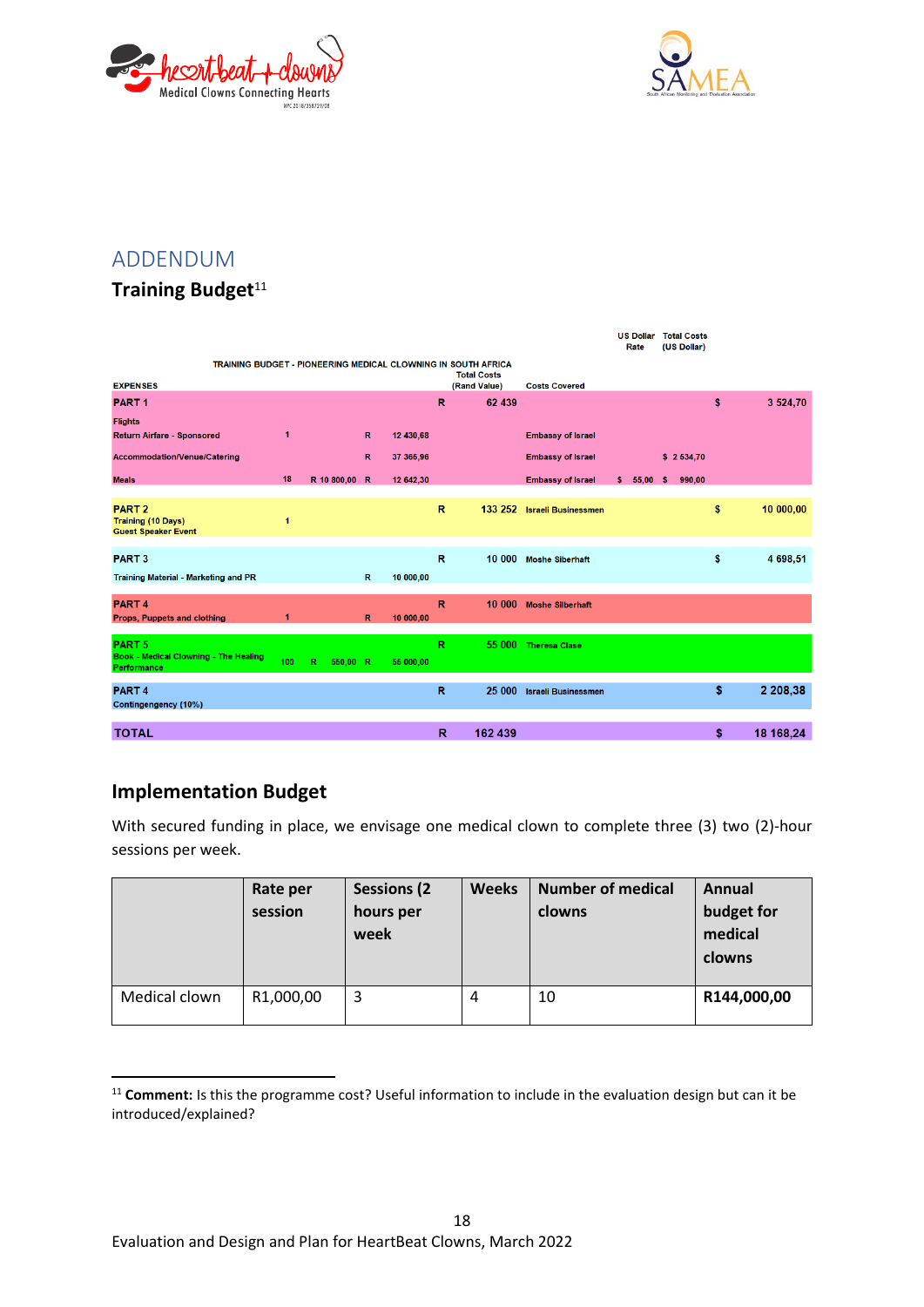



This works out to an average supplementary salary per medical clown of R12,000,00.